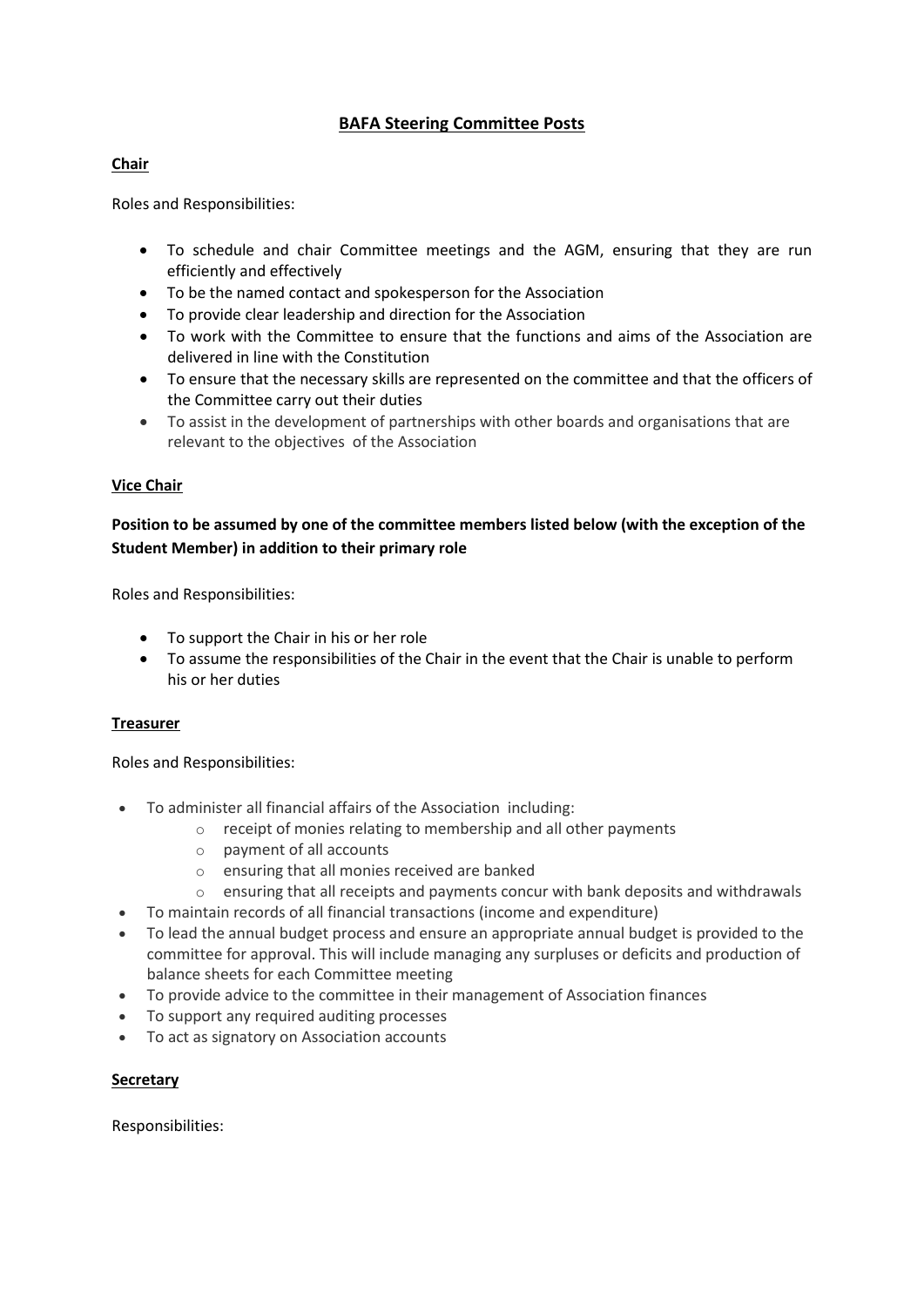- To notify Association / Committee members of the times and dates of all Association meetings no later than two calendar months before the date of the meeting
- In collaboration with the Committee, to prepare and disseminate the agendas for Committee meetings and for the AGM
- To manage the minutes of the Committee meetings and AGM and ensure that minutes are distributed to members shortly after each meeting
- To maintain the records of the committee and ensure that they are made available when required by authorised persons, e.g. other committee members or members of the judiciary if documents are required for reference in court. These records may include founding documents, lists of committee members, committee meeting minutes, financial reports, and other official records
- To provide an up-to-date copy of the Constitution and Code of Practice at all meetings
- To monitor tenure of Committee members and renewal of Committee members
- To work with the Chair to ensure the election of Committee members is undertaken according to the Constitution

## **Membership Secretary**

Responsibilities:

- To be the contact point for membership enquiries and applications.
- To maintain a current record of all members
- To keep a record of all members contact details and the fees they have paid
- To liaise with the treasurer regarding payment of fees
- To issue reminders for fees when appropriate
- To notify Association members of the times and dates of all Association meetings no later than two calendar months before the date of the meeting
- In conjunction with other Committee Officers, to promote and increase the number of Members of the Association

#### **International Liaison Officer**

Responsibilities:

- To maintain and develop partnerships with international boards and organisations which are engaged in similar or related activities to the Association. These might include (but are not limited to) NGOs, forensic institutes and professional associations such as FASE, AAFS
- To facilitate the exchange of information between the Association and international colleagues
- Promotion of BAFA and RAI framework in international fora
- To disseminate information relating to international developments and activities in the field of Forensic Anthropology to the Committee / Association

## **Academic / R&D (UK) Officer**

Responsibilities:

 To develop relationships with staff and students in academic institutions who are engaged in teaching and conducting research in Forensic Anthropology and related subjects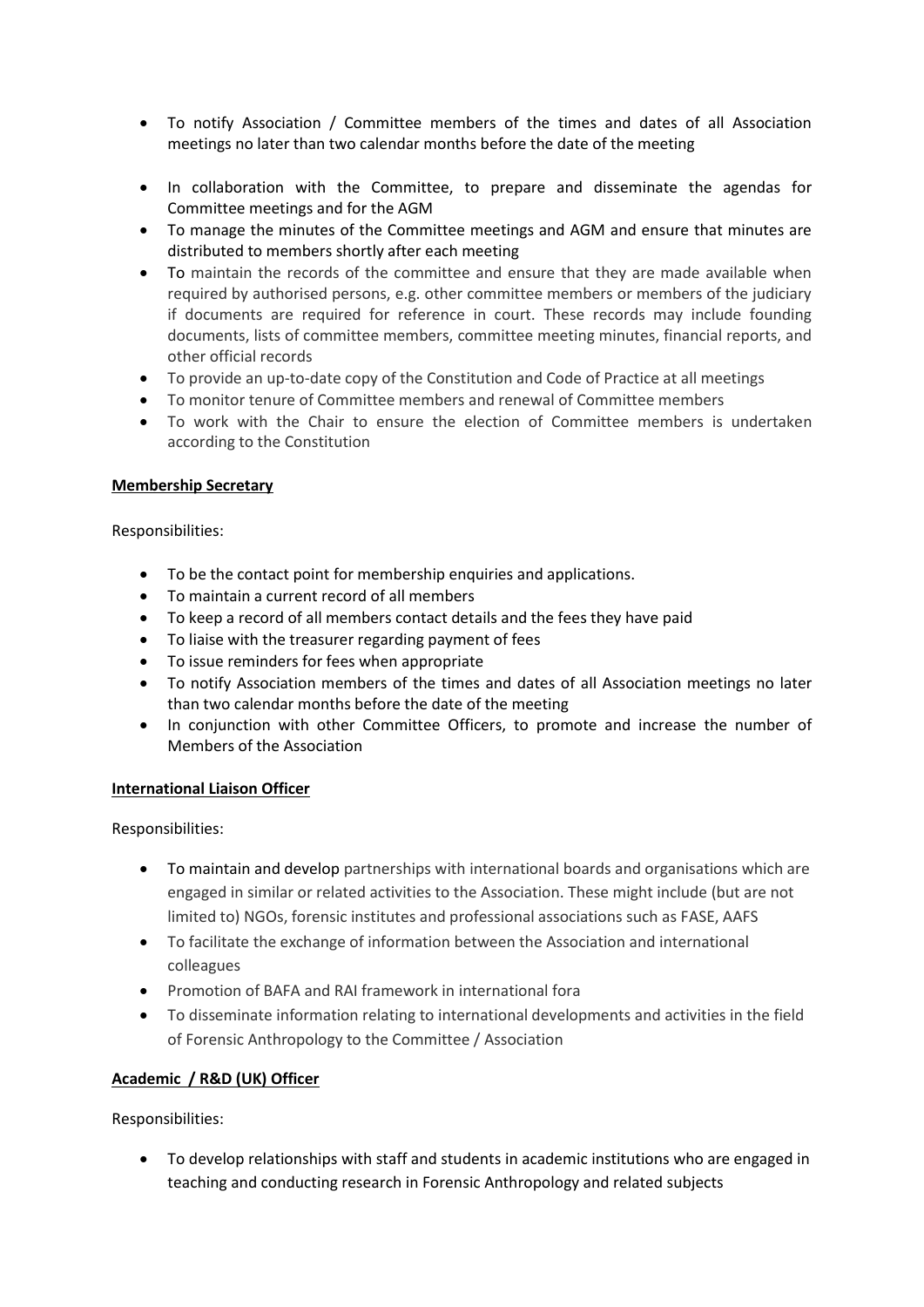- To encourage members of those departments to join the Association, attend conferences and participate in CPD events
- Where appropriate, to encourage members of university departments to disseminate information relating to their current research and to direct members of the Association towards published research in their areas of expertise
- To work with student representatives to promote the activities of the Association in Universities/student societies
- To explore the potential for collaboration between academic institutions and commercial organisations in relation to research projects that would be applicable to forensic casework (in conjunction with Commercial Officer)

## **Communication / Outreach Officer**

Responsibilities:

- To ensure that the current BAFA website is up to date and to regularly post communications relating to CPD events, field schools, job vacancies, internships and interesting news items relevant to Forensic Anthropology
- To act as a focal point for Committee Officers, receiving, collating and disseminating information that they provided to Association Members
- To produce regular electronic news bulletins to be sent to Association Members via email or posted on the BAFA website
- To liaise with the wider membership to identify topics for CPD events
- Together with other Committee members, organise CPD events
- To facilitate feedback from Association members to the Committee on all areas relating to the Association, e.g. Certification, mentorship, CPD events
- To liaise with the web designer in the creation of registration details for BAFA events

## **Commercial Officer**

Responsibilities:

- To raise awareness amongst Association members of the role of the Forensic Service Providers (FSPs) within the UK Criminal Justice System
- To provide the Communications Officer with information received through Home Office communications and commercial fora such as the Association of Forensic Service Providers (AFSP), including relevant commercial information affecting the wider discipline of forensic science
- To inform Association members of research questions being generated by casework
- To explore the potential for collaboration between commercial organisations and academic institutions in relation to research projects that would be directly applicable to forensic casework (in conjunction with Academic R&D Committee officer)
- Together with other Committee members, to contribute to CPD events with non-*sub-judice* case studies